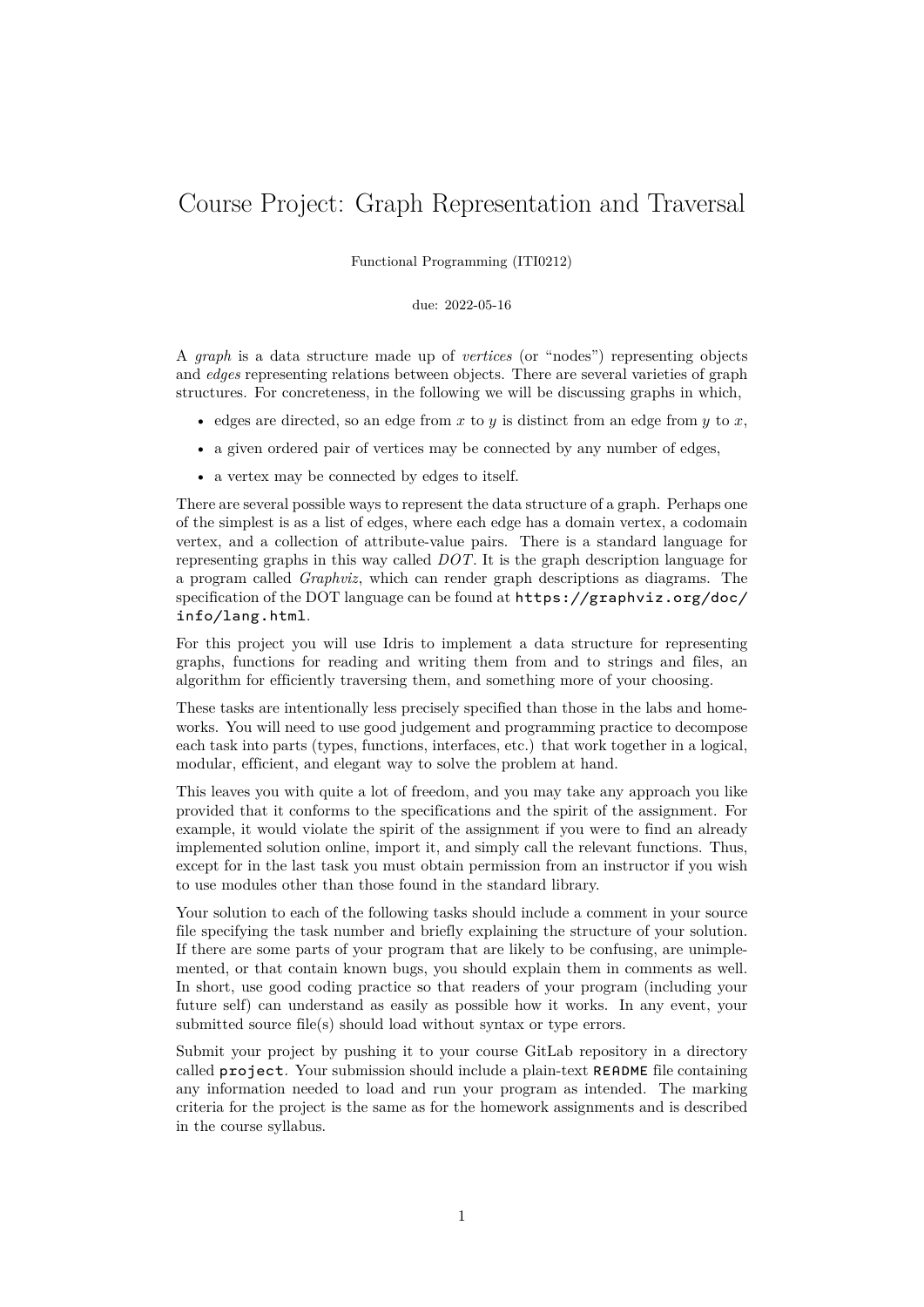#### **Task 1**

Your first task is to write a function to read a graph description in a simplified version of the DOT language and construct the corresponding graph object if the description is well-formed:

<span id="page-1-0"></span>read\_graph : String -> Maybe Graph

You may represent a Graph any way you wish, but using a List of edges will probably be easiest at this stage. The simplified DOT language that you will need to support is for representing directed graphs using only edge specifiers. It is summarized here.

- The description should begin with the string literal digraph followed by an open brace { and end with a close brace }.
- Between the braces there should be a semicolon-separated sequence of edge specifiers.
- Each edge specifier should consist of an alphanumeric domain node name and codomain node name, separated by an ASCII arrow -> and followed by an optional attribute list.
- Each attribute list should be enclosed between brackets [ and ] and contain a comma-separated sequence of key–value pairs, themselves separated by an equals sign =.
- Whitespace, including tabs and linebreaks, is permitted but not required before or after any of the above-mentioned elements.

Here is a small example of a graph description in this simplified DOT language:

```
digraph
{
  a \rightarrow b [label = f , cost = 6] ;
  b \rightarrow c [label = g, cost = 7] ;
  c \rightarrow d [label = h, cost = 8]
}
```
You can see how Graphviz renders this graph by pasting it into the web site  $https:$ //edotor.net/.

Your graph description reader does not need to be able to recognize and reject all invalid graph descriptions in the simplified DOT language. However, it s[hould be](https://edotor.net/) [able to recognize a](https://edotor.net/)nd accept valid graph descriptions.

Next, write a function that reads a simple graph description from a **.dot** file:

read\_dot\_file : (path : String) -> IO (Either FileError (Maybe Graph))

### **Task 2**

Your next task is to write a function to take a graph and write a description of it in the simplified DOT language:

<span id="page-1-1"></span>write\_graph : Graph -> String

The graph descriptions that your writer emits should be valid Graphviz inputs. At this point you should test your reader and writer to ensure that if you read a valid graph description and then write the graph that you build from it, the result is itself a valid description of the same graph.

Next, write a function that writes a simple graph description to a **.dot** file:

write\_dot\_file : Graph -> (path : String) -> IO (Either FileError Unit)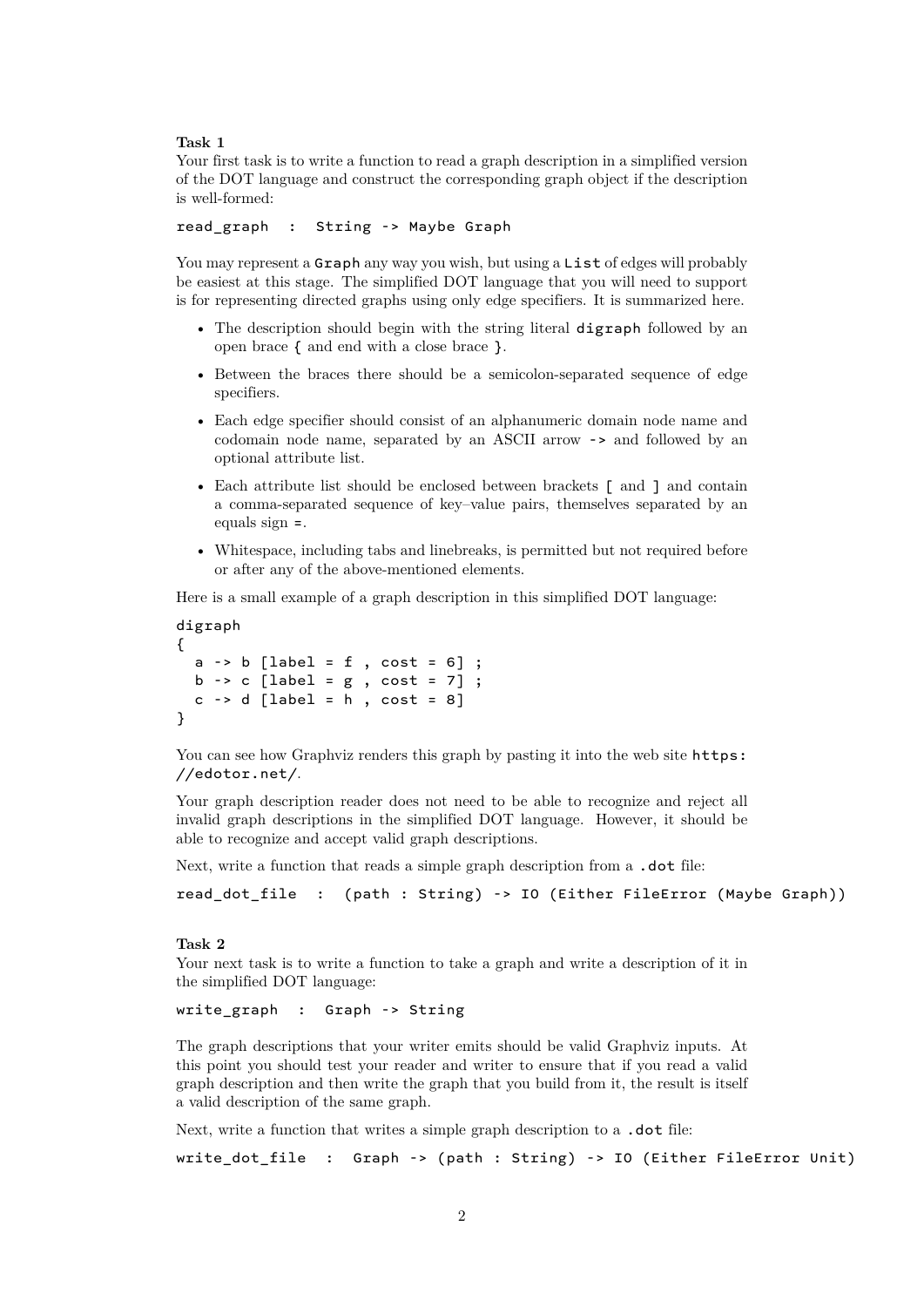### **Task 3**

Your next task is to write a function that takes a graph and a designated "start" node and computes a subgraph of the input graph that includes just those edges that give a shortest path from the start node to each node in the input graph that is reachable from the start node.

<span id="page-2-0"></span>shortest paths : (start : Node) -> Graph -> Graph

This requires a bit of explanation.

A *subgraph* of a given graph consists of a subset of its nodes together with a subset of its edges, subject to the constraint that if an edge is included then so are its boundary nodes. When we represent graphs as edge lists this constraint is satisfied automatically.

A *path* in a graph is a finite sequence of consecutive edges, where two edges are *consecutive* if the codomain node of the first is the domain node of the second. For example, in the graph from task 1 we have a path from  $\alpha$  to d given by  $f : g : h$ .

In order to have a notion of "shortest path" we need a notion of "edge length". This is not necessarily intended to represent a geometric quantity, so we instead call it a *cost*, which may represent distance, time, currency, etc.. The cost of a path is the sum of the costs of its constituent ed[ge](#page-1-0)s. For example, the cost of the path  $f$ ;  $g$ ; h above is 21.

For what follows it is important that costs be non-negative. This is because we will need the cost of a path to be no greater than that of any path that extends it. For example, it should be the case that the cost of the path f ; g ; h is no greater than the cost of the path  $f$ ;  $g$ ;  $h$ ;  $i$ , regardless of what cost of the edge i is. In this task you may assume that the cost attribute of an edge specifier in a graph description is given as a natural number.

If an edge specifier does not include a cost attribute, or if the cost attribute of an edge cannot be parsed as a natural number, then we should consider the cost of that edge to be undefined. Only edges with well-defined costs should appear in the result of the shortest\_paths function.

There is a simple algorithm for computing the shortest\_paths function due to Dijkstra. Using the input graph, an "explored" subgraph of it, and a dictionary of node costs for the explored subgraph, we do the following.

- Determine an edge of the input graph whose domain node is explored (and thus has known cost), whose codomain node is unexplored (and thus has unknown cost), and such that the cost of the domain node plus the cost of the edge is minimal for edges from an explored node to an unexplored node.
- Add this edge to the explored subgraph and its codomain node to the cost dictionary, assigning it a cost of the sum of those of the edge and its domain node.

The process begins with the explored subgraph containing just the start node and the node cost dictionary assigning the start node a cost of 0. The process ends when we can no longer choose an edge with explored domain node, unexplored codomain node, and well-defined cost. At this point we just return the explored subgraph.

The algorithm works because if at some stage we choose an edge  $e : x \rightarrow y$ , it is because the cost of the node  $\times$  plus the cost of the edge  $\epsilon$  is minimal for all edges from an explored node to an unexplored node. Thus the cost of getting to y using e can be no greater than the cost of getting to y any other way, and we have found a shortest path from the start node to y. This process terminates because the graph is finite and at each stage we reduce the size of the unexplored portion by one node.